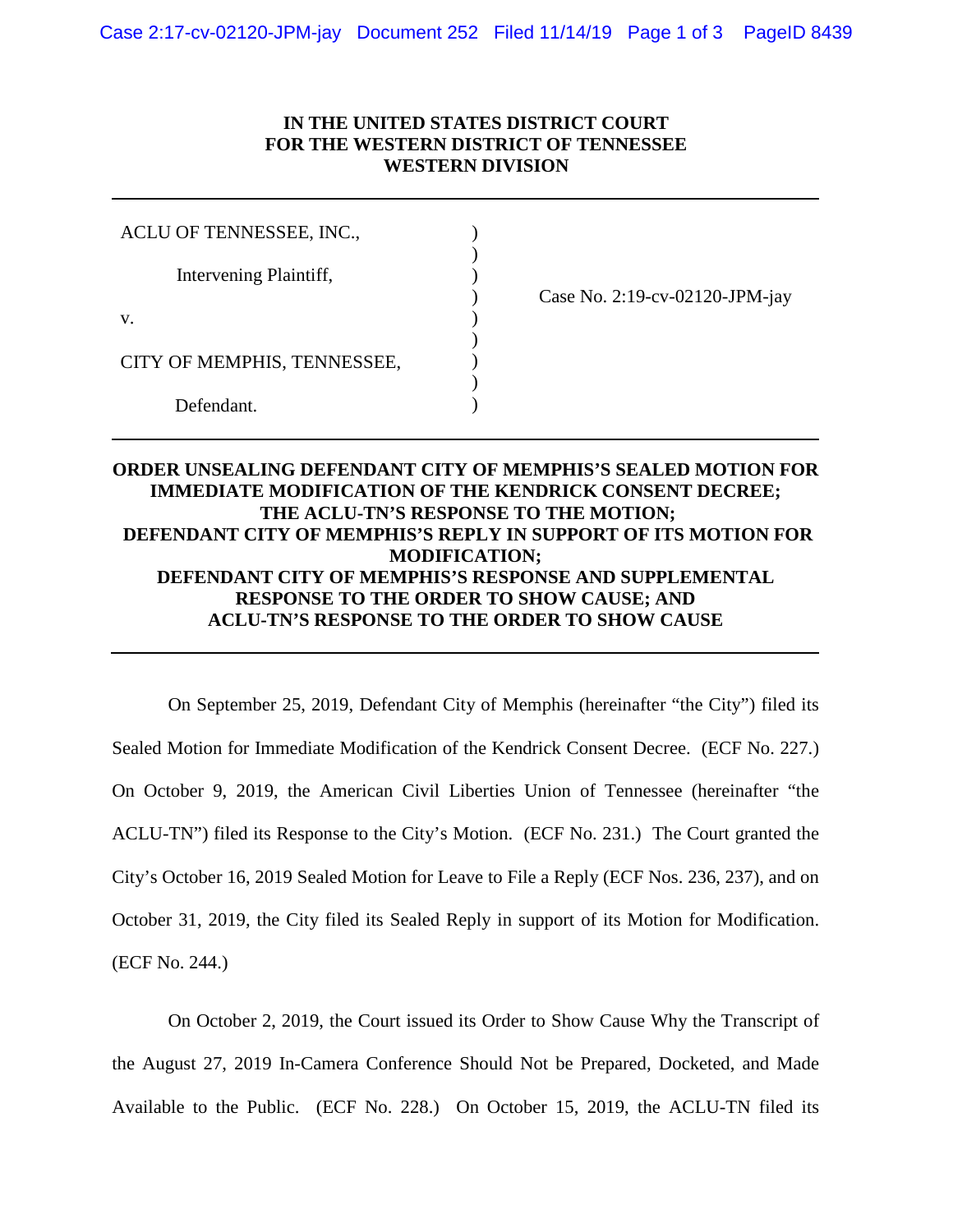Response to the Order to Show Cause. (ECF No. 235.) On October 15, 2019, the City filed its Response to the Order to Show Cause (ECF No. 233), and, additionally, on October 29, 2019, the City filed its Supplemental Response to the Order to Show Cause. (ECF No. 243.) All of the above-referenced filings were filed under seal.

On November 13, 2019, the Court entered its Order Denying Defendant City of Memphis's Motion for Immediate Modification of the Kendrick Consent Decree. (ECF No. 250.) On the same day, the Court also entered its Order Unsealing the Transcript of the August 27, 2019 In-Camera Conference. (ECF No. 251.)

For the same reasons provided in the Court's Order Unsealing the Transcript of the August 27, 2019 In-Camera Conference (ECF No. 251), and because the law favors the openness of judicial proceedings, especially in matters affecting important public interests, see Shane Grp., Inc. v. Blue Cross Blue Shield of Mich., 825 F.3d 299, 305 (6th Cir. 2016), see also Brown & Williamson Tobacco Corp. v. F.T.C., 710 F.2d 1165, 1180 (6th Cir. 1983), the Court hereby orders that the following documents be fully unsealed and made available to the public: (1) the City's Sealed Motion for Immediate Modification of the Kendrick Consent Decree and related attachments **(ECF Nos. 227, 227-1–227-10)**, (2) the ACLU-TN's Response to the Motion for Modification **(ECF No. 231)**, (3) the City's Sealed Motion for Leave to Reply **(ECF No. 236)**, (4) the City's Reply in Support of its Motion for Immediate Modification and related attachments **(ECF Nos. 244, 244-1, 244-2, 244-3)**, (5) the City's Response and Supplemental Response to the Order to Show Cause (**ECF Nos. 233, 243)**, and (6) the ACLU-TN's Response to the Order to Show Cause **(ECF No. 235)**.

2